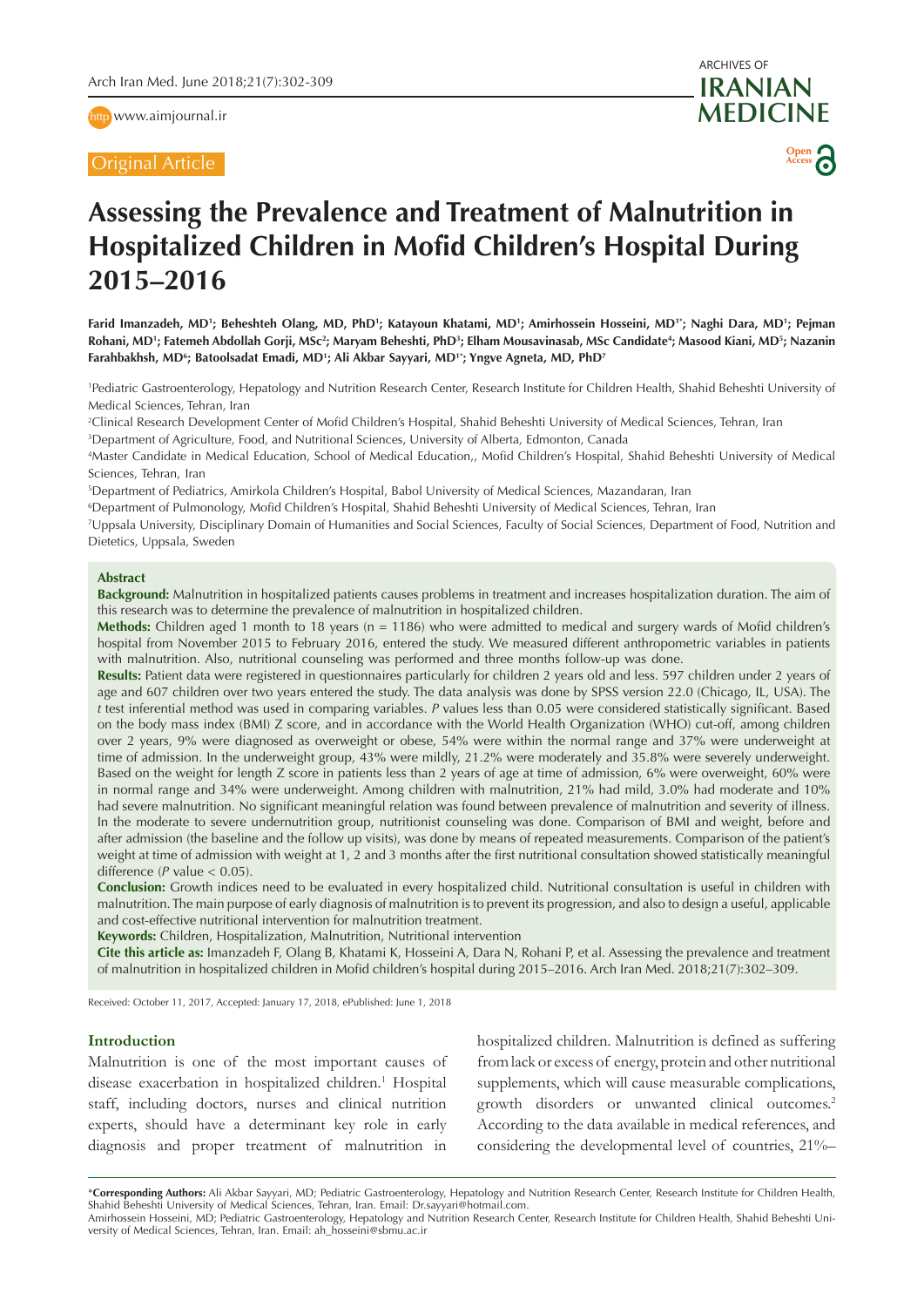80% of hospitalized children in developing countries suffer from malnutrition.<sup>3-5</sup> Despite recent advances in diagnosis and treatment of malnutrition, the prevalence of malnutrition in hospitalized children has shown no significant decrease.<sup>6</sup> Malnutrition in children, especially in hospitalized cases, leads to different unwanted outcomes including electrolyte-water disorders, poor response to respiratory supports, decreased therapeutic response to medical treatments and chemotherapies, immune deficiency and increased rates of septicemia, and wound and catheter infections.<sup>7-9</sup>

Loss of muscular bulk, wound healing disorders, prolonged hospitalization, increased post-operative complications, and morbidity and mortality are other outcomes.8,9 Malnutrition will furthermore have worrisome effects on child growth in long term.<sup>9</sup> A child needs a positive balance of energy and nitrogen supply for proper growth. Disease-related injuries or injuries causing hospitalization in children, will lead to a competition between energy and nitrogen (protein) consumption that will cause malnutrition. Malnutrition primarily affects weight gain in children, and if not treated, it will also affect length growth in long-term. Obviously, the measurement of height for age index will be helpful in pediatric chronic malnutrition.<sup>10</sup>

Considering the harmful effects of malnutrition on children's quality of life, and the preventable shortterm and long-term complications of malnutrition by early diagnosis and proper treatment, identification of children with malnutrition since their admission should be mandatory.<sup>11,12</sup> Therefore, including nutritional screening in hospital wards is logical and necessary.<sup>13</sup> Nutrition risk screening (NRS) means using a simple and rapid method at time of admission and also during hospitalization. It has the ability of identifying children with malnutrition or children at risk. In this screening method, 2–3 questions are asked about nutritional status, and anthropometric indices are measured. An educated healthcare provider, nurse or clinical nutritional expert can perform the screening process.<sup>14</sup>

Special Nutritional Screening tools such as NRS, STRONGkids, PYMS (Pediatric Yorkhill Malnutrition Score) and STAMP (Screening Tool for Assessment of Malnutrition in Pediatrics) have been used in many developed countries.<sup>14</sup> NRS is being used as a screening tool at time of admission in children and adults at risk of malnutrition.<sup>15</sup>

Despite the lack of a local nutritional screening tool for Iran, different studies have been conducted regarding the prevalence of malnutrition in hospitalized children. Anthropometric indices such as height for age, weight for age and weight for height, body mass index (BMI), mid upper arm circumference (MUAC) and triceps skin fold thickness (TSFT) have been used in such studies, and malnutrition prevalence has been estimated at 34%– 58%.16-19

Also, in a children's hospital in Mashhad, Iran, in 2016, STAMP, PYMS and STRONGkids tools were compared in determination of malnutrition prevalence in hospitalized children.20

Since most of the studies about malnutrition have been performed in European countries, and the studies in Iran have used their specialized and localized tools, we decided to perform the present research.

A localized and standardized tool was prepared by the Center for Disease Control (CDC) in Ministry of Health and Medical Education (MOHME) section. It was necessary to perform a study to evaluate this nutritional screening tool. Thus, we designed the present study aiming at investigating the prevalence of malnutrition in hospitalized children 1 month to 18 years of age. The aim of this research was to determine the prevalence of malnutrition in hospitalized children. This study was performed in Mofid children's hospital in Tehran, Iran.

# **Patients and Methods**

## Subjects

Children aged 1 month to 18 years ( $n = 1186$ ), admitted to medical and surgery wards of Mofid children's hospital from November 2015 to February 2016, were included in the study. The exclusion criteria were admission duration less than 48 hours, Ketogenic diet, neonatal intensive care unit (NICU) and pediatric intensive care unit (PICU) admission, and emergency department and neonatal department hospitalization. All patients of medical and surgical wards in Mofid children's hospital, except for those who met the exclusion criterion, entered the study. Underlying complications of the patients were numerous types of diseases such as pulmonary, rheumatologic, metabolic, infectious, gastrointestinal, hepatic, neurologic, immunologic, cardiologic diseases, and also orthopedic surgery, and neurosurgery. The patient data was entered in questionnaires. The questionnaire was inserted in the patient's admission file and was completed by the medical intern or resident who had admitted the patient after consent was obtained

The questionnaire was comprised of 3 parts: (1) the general demographic data (file number, age, gender, and the primary diagnosis, (2) anthropometric data (weight, height or length, head circumference in 2-year olds or younger children, weight for length z-score for 2 years old or younger children, and BMI for children over 2 years of age, and (3) questions about patient nutritional condition, loss of appetite, recent weight loss or any surgical operations. Patient appetite was a completely subjective question, which was asked from the parents of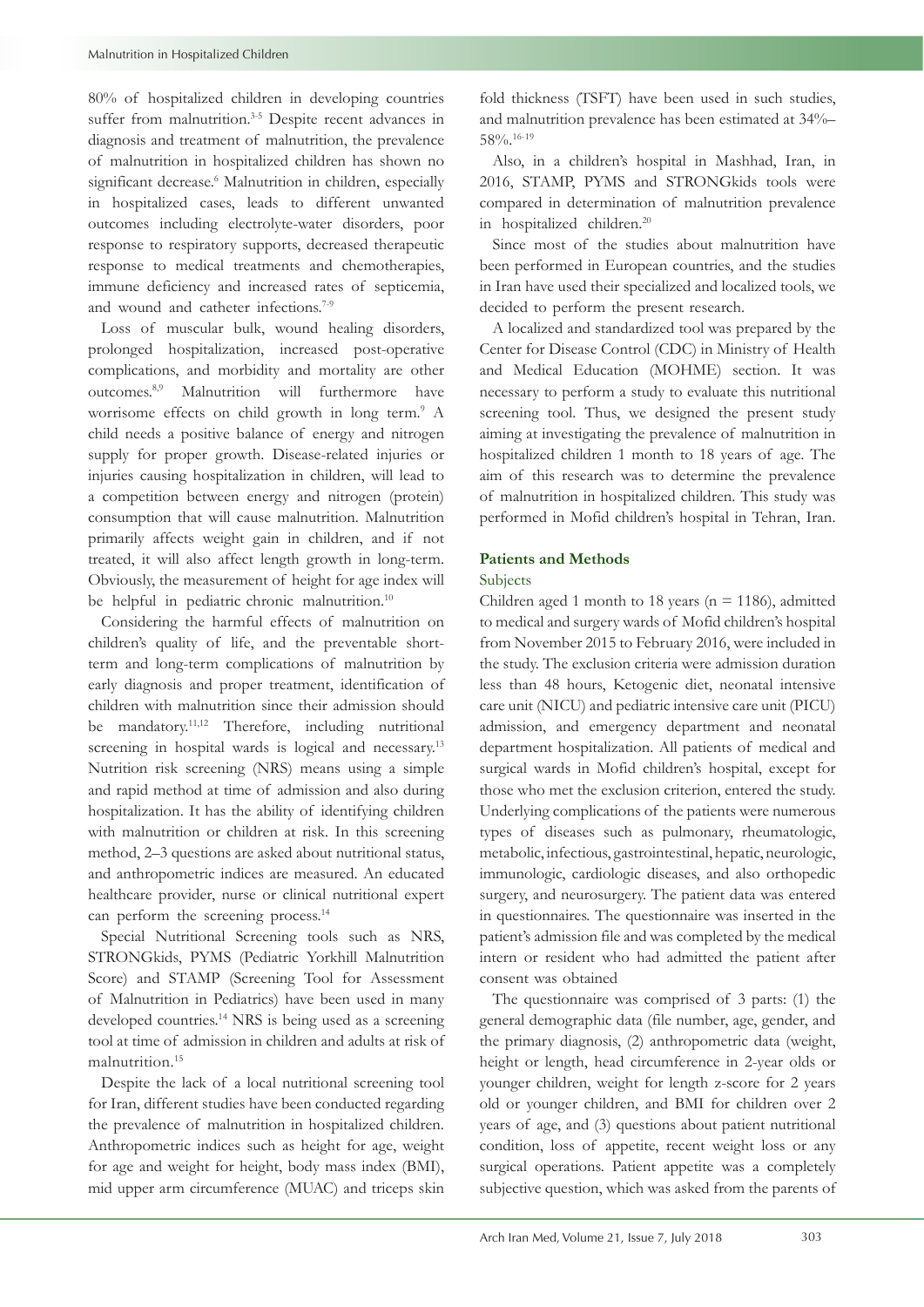children less than 5 years old; children over 5 years of age answered this question dependently. On the other hand, monitoring food intake was another way of assessing patient appetite in children over 2 years of age.

Patient age range was from 30 days to 18 years. They were divided into 2 groups: one group consisted of patients 2 years old and younger, and the second group consisted of patients older than 2 years. The "2 years old" cut-off point was chosen because before 2 years of age, rapid changes in weight makes the BMI parameter an unreliable way for monitoring nutritional status.<sup>21</sup>

Although the measurements of length or height, weight, and head circumference were a part of the routine and frequent physical examination, we obtained the consent from their parents or their caregiver.

## Anthropometric Measurements

The length was measured for children younger than 2 years and height for 2 years old and older children to the nearest 0.1 cm. For children 1–24 months old, the length was measured in the supine position by infant meter Seca 417 with a fixed cephalic piece and a horizontal back piece and a mobile end piece. The height of the patients was measured in the upright position with Stadiometer 213 with a fixed back piece and a cranial mobile piece. The patient weights were measured to the nearest 0.1 kg using Seca scales. A digital scale was used for infants and Seca 760 for older children.

BMI was calculated for all children older than 2 years, and the charts were completed totally matched to WHO and CDC standards.<sup>22</sup> Finally, the BMI Z score for children older than 2 years, and the weight for length index for 1–24 months old children were calculated using the Medscape application (CDC Epi Info 3.2.2 software for children older than 2 years, and WHO AnthroPlus 1.0.4 software for 1–24 months old children).

#### Nutritional Condition Evaluation

According to the comprehensive database of WHO, Z score <-2 (weight for length, weight for age, height for age, and BMI) was defined as moderate under-nutrition, and Z score <-3 was defined as severe under nutrition. Also, Z score above 2 was defined as overweight. It should be noted that Z score between -1 and 2 is considered normal.22

Patients who had severe malnutrition (Z score <-2 in general cases and Z score <-1 in CF and malignancies), underwent nutritional interventions after an accurate and complete nutritional consult. By means of referral charts and tables based on needed calorie, lipids, proteins, and micronutrients, a complete and applicable enteral diet was designed for each case based on patient's age and gender.

The follow-up programs were designed based on patient age: every 2 weeks for patients less than 2 years old and monthly for patients over 2 years of age. In each medical visit, weight, mid-upper arm circumference, limb edema, nutritional daily consumption volume, and appetite were monitored.

## Nutritional Screening Tools

In this study, the office of hospitalization management used a locally developed tool, which was standardized. Malnutrition severity was classified as mild, moderate or severe.

The patients were divided into 2 groups according to the chronicity and acuity of the underlying disease/s. All details about evaluating anthropometric indices and hospitalization-induced malnutrition were calculated in both groups of acute and chronic diseases.

## Data Analysis

The data was entered into SPSS version 22.0 (Chicago, IL, USA). Quantitative variables were expressed as mean, standard deviation, and domain. Qualitative variables were expressed as descriptive statistics such as numbers and percentages. The relation between chronicity of underlying disease/s and undernutrition was analyzed by Fisher exact test. Comparison of BMI and weight before and after admission (the baseline and the follow-up visits) was done with repeated measurements. *P* values less than 0.05 were considered statistically significant.

## **Results**

In this study, 2467 patient admission files (November 2015 - February 2016) were reviewed. Among them, 1281 cases were omitted from the study by exclusion criteria (age less than 30 days, emergency or neonatal department or NICU admission, hospitalization less than 48 hours, and ketogenic diet). Finally, 1186 patients entered the study. 579 cases were under 2 years old and 607 cases were 2 years old and older. In the group of children who were 2 years old and older, 257 (42.3%) cases were female and 350 (57.7%) were male.

# Patients ≥2 Years

In 565 patient admission files (93.1%), the primary nutritional evaluation questionnaires were available, but 42 patients (6.9%) had no primary evaluation questionnaire in their admission files. The questionnaires were filled completely for 525 patients (86.5%), and 82 patients (13.5%) were not asked about their primary nutritional condition. The questionnaires were filled incompletely for 40 patients.

The mean age of the patients over 2 years was 77.1 ± 14.3 months with the range of 25–216 months. In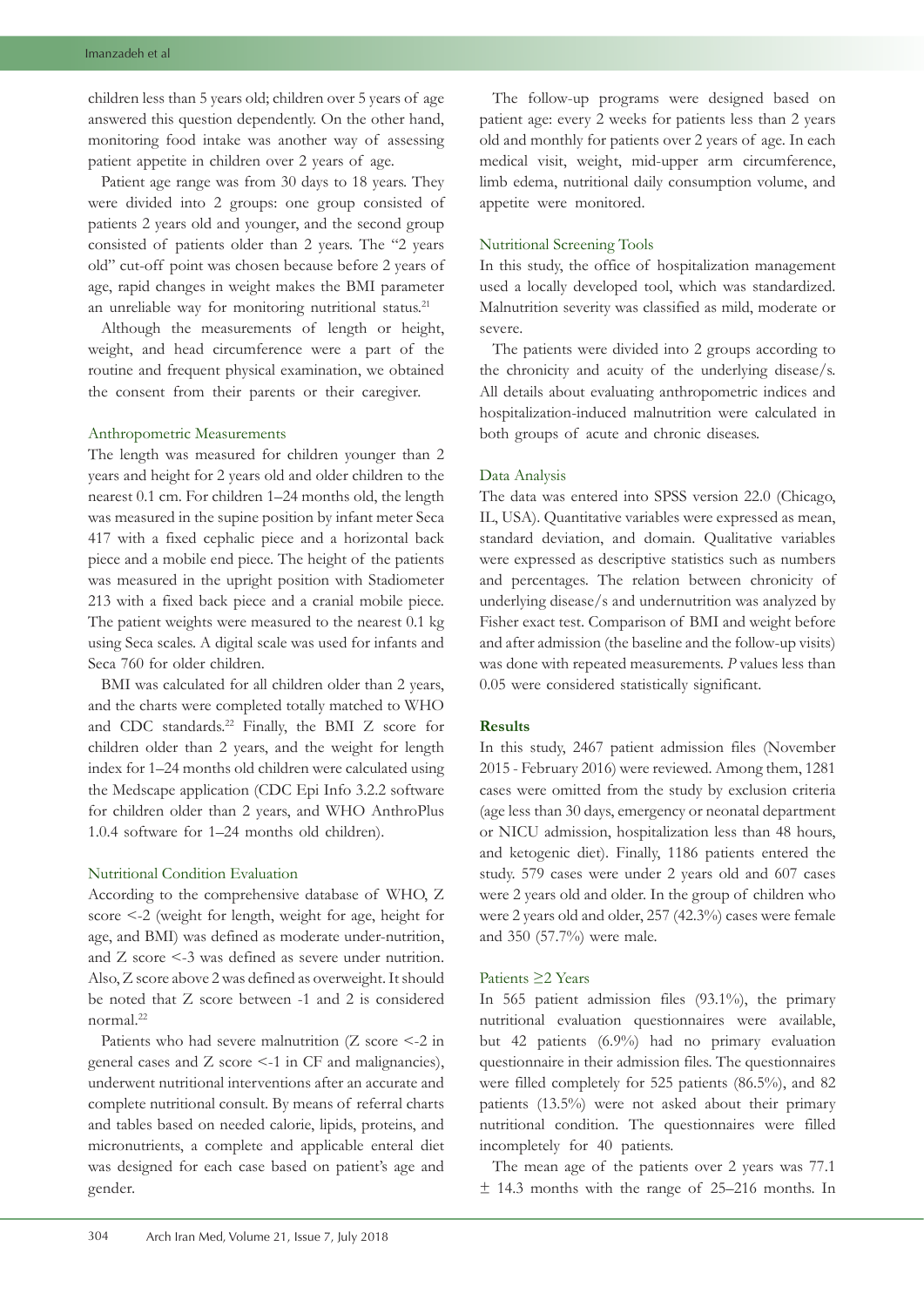these patients, the mean weight was  $22.7 \pm 11.5$  kg with the range of 6–37 kg and the mean height was 114.7  $\pm$ 21.9 cm with the range of 69–175 cm and the mean BMI score at time of admission was  $16.4 \pm 4.4$  kg/m<sup>2</sup>.

The mean Z score in these patients was  $-0.27 \pm 2.7$ with the range of -3.22–6.7; and the mean percentile was 44.2  $\pm$  1.37 with the range of 0.1–99.9.

Overall, based on the BMI Z score at the time of admission, 53 (9%) were overweight, 328 (54%) were within the normal range, and 226 (37%) were underweight. In the group of 226 underweight patients, 97 (43%) had mild, 48 (21.2%) had moderate and 81 (35.8%) had severe malnutrition (Figure 1).

Among patients  $\geq$ 2 years who entered the study, 176 (29%) suffered from chronic disease/s, and 431 (71%) had an acute illness. In the group of chronic patients, 39% were underweight, and in the group of acute patients, 36.5% were underweight (Figure 2). No significant meaningful relation was identified between malnutrition prevalence and chronicity of the illness ( $P = 0.215$ ).

3.5% of the patients had lost more than 10% of their bodyweight. Nearly13% of the patients had lack of appetite or decreased food consumption secondary to nausea or severe vomiting. Nutritional consultation was done for 29 patients. Among them, 7 patients (1.2%)



**Figure 1.** Distribution of frequency Percentage of Malnutrition Prevalence and its Severity In Children Over 2 Years of Age at Time of Admission Based on Body Mass Index (BMI) Z Score.



**Figure 2**. Distribution of Frequency Percentage of Malnutrition Prevalence and its Severity in Children Under 2 Years of Age at Time of Admission Based on Weight for Length Z Score.

were given nutrition/diet therapy, 2 patients (0.3%) were asked to follow dietary recommendations, and 20 patients (3.3%) were given both diet therapy and dietary advice.

Comparison of patients' weights at time of admission with their weights 1, 2 and 3 months after the first nutritional consultation showed a statistically meaningful difference  $(P < 0.001)$ .

Comparison of BMI score at time of admission with the BMI calculated 1 month after nutritional consultation, showed no significant difference. But the comparison of admission BMI with the BMI calculated 2 and 3 months later, showed significant statistical difference (*P* < 0.001).

In evaluating patients less than 2 years of age, among 578 cases, 213 (36.8%) were female and 365 (63.2%) were male.

### Patients <2 Years

The primary nutritional evaluation questionnaire was available in 542 patient admission files (93.8%). For 36 patients (6.2%), the primary nutritional evaluation was not available. This questionnaire had been filled completely for 496 patients (91.5%) and it was incomplete for 46 patients (8.5%). The mean age of the patients less than 2 years was  $9.5 \pm 6.8$  months. In this group the mean weight was  $8.4 \pm 5.9$  kg and the mean length was 68.9  $\pm$  12.2 cm. The mean age of the girls less than 2 years of age was  $9.8 \pm 6.8$  months. In this group of girls, the mean weight was  $7.6 \pm 2.6$  kg, and the mean length was 68.0  $\pm$  11.5 cm. The mean age of the boys less than 2 years of age was  $9.3 \pm 6.6$  months. In this group of boys, the mean weight was 8.8±7.1 kg, and the mean length was  $69.5 \pm 12.5$  cm.

The weight for length Z score was calculated in 192 girls and 322 boys in which for 28 girls (14.6%) and 21 boys (6.5%) the weight for length Z score was less than  $-2$ , and in 164 girls (85.4%) and 301 boys (93.5%) it was more than -2.

According to the weight for length Z score at time of admission, 32 patients (6%) were overweight, 298 patients (60%) were within the normal range, and 166 patients (34%) were underweight. Among 166 patients with malnutrition, 104 (21%) had mild, 15 (3.0%) had moderate, and 47 (10%) had severe malnutrition (Figure 3).

Overall, 176 patients (35.5%) had chronic disease/s and 320 patients (64.5%) had an acute illness. In the group of chronic diseases, 35.6%, and in the group of acute illnesses, 33.8% were suffering from malnutrition (Figure 4). There was no statistically meaningful relation between malnutrition prevalence and chronicity of the disease ( $P = 0.715$ ).

Three girls (1.4%) and 14 boys (3.8%) had significant weight loss more than 10% of body weight in recent 3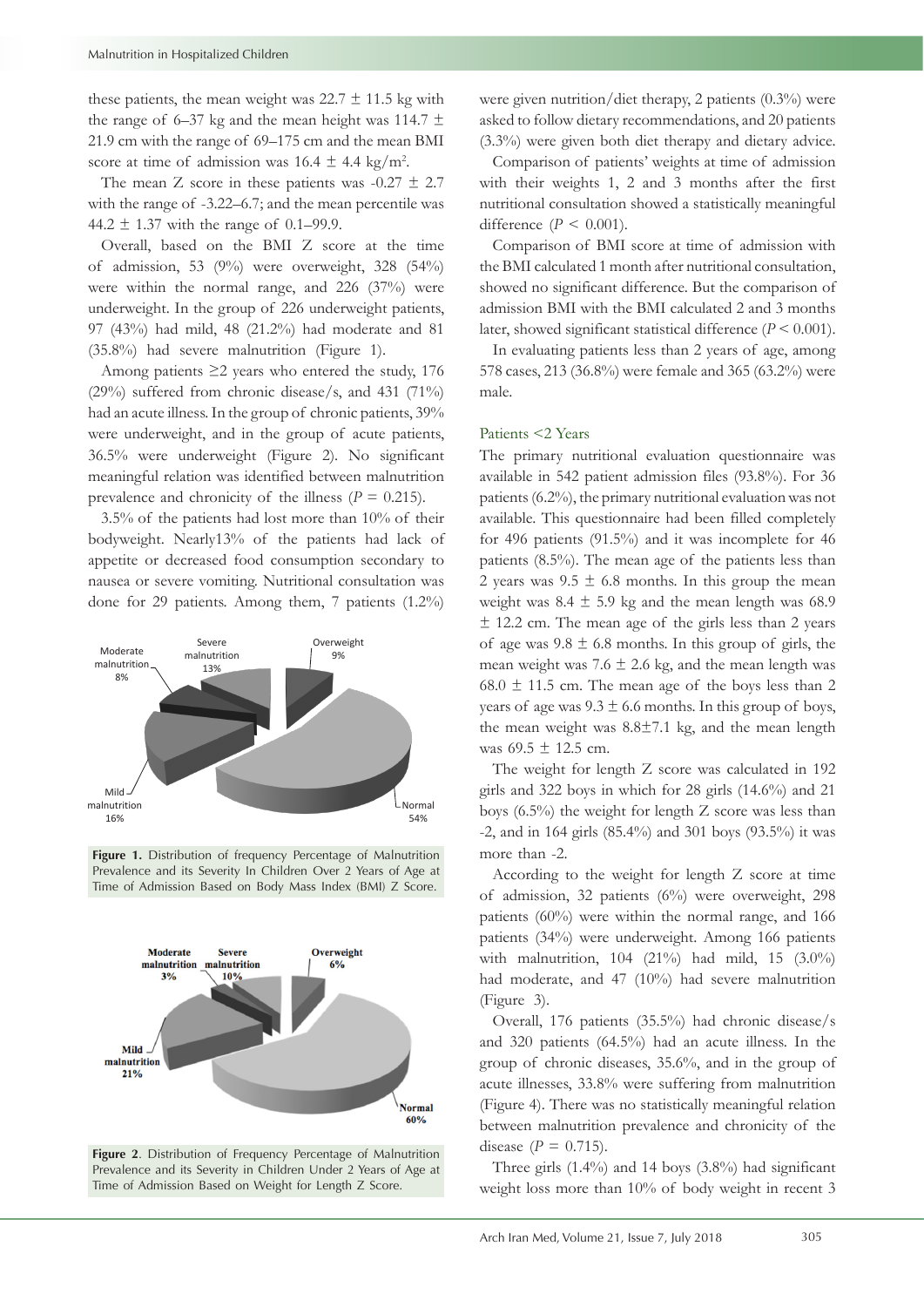

**Figure 3**. Distribution of Frequency Percentage of Malnutrition in Children Over 2 Years of Age According to Disease Condition (Acute or Chronic). Dis. = disease.



**Figure 4**. Distribution of Frequency Percentage of Malnutrition in Children Less Than Years of Age According to Disease Condition (Acute or Chronic). Dis. = disease.

months; and 21 girls (9.9%) and 30 boys (8.2%) had loss of appetite or decreased food consumption secondary to nausea or severe vomiting in recent weeks.

Twenty-two patients (4.4%) were referred for nutritional consultation in which 3 of them were given nutrition diet therapy; fourteen patients (2.8%) were recommended nutritional advice, and 5 patients (1%) had both.

## **Discussion**

The present study was performed to determine the prevalence of malnutrition and nutritional interventions in hospitalized patients admitted to Mofid children's hospital. The main purpose of the present study was to evaluate the nutritional screening tool which was standardized by the CDC at the MOHME to be used as a local nutritional screening tool in Iran.

597 children less than 2 years of age and 607 children 2 years and older entered the study. Based on the BMI Z score at the time of admission, 9% of 607 children 2 years and older children were overweight, 54% were within normal range, and 37% were underweight. Among 226 children with malnutrition, 43% had mild, 21.2% had moderate and 35.8% had severe malnutrition. Based on

the weight for length Z score in patients less than 2 years of age at the time of admission, 6% were overweight, 60% were within normal range and 34% were underweight. Among 166 children with malnutrition, 21% had mild, 3.0% had moderate and 10% had severe malnutrition.

Different tools have been designed, used, and locally adapted in other countries which were introduced and evaluated in previous studies.

NRS tool has 4 score points including appetite, weight (BMI Z score for adults and children older than 2 years, and weight for length for 2 years old children and younger), and underlying disease/s.15

STRONGkids is another tool and its ease of use has made it famous. In STRONGkids, a questionnaire is used to determine the present condition of patient's nutrition, underlying disease/s, nutritional intake and loss, and recent history of weight loss. This tool was used and introduced in 2007 in a study in Netherland for hospitalized children 1–16 months.24 STRONGkids has already been used in different countries, and several standardization studies have been done.<sup>25-28</sup> PYMS is another tool which was introduced and used in England in 2008 for hospitalized children 1–16 years old. It has three parts: reviewing the current nutritional condition by using BMI, determining any recent differences in nutritional habits of hospitalized patients, and probability estimation of nutritional loss caused by underlying disease/s.29 STAMP is another tool used in England by McCarthy in 2008 in the hospitalized children 2–17 years old during 4 weeks of hospitalization in internal medicine and surgery wards. It is similar to previous tools in determination of nutritional condition, underlying disease/s, and anthropometric data.<sup>29</sup>

Five studies have been conducted recently to determine the prevalence of malnutrition in children. These studies were similar to our study in case sampling, data collection and analysis method.16

In a study by Taheri et al, 360 children 1–36 months old admitted to Birjand hospital during a 3-month period in 2004 were included. The rate of malnutrition was 32.4% based on the index of weight for length, 58.6% based on the index of height for age, and 68.6% based on the index of weight for age.30 The data analysis by the study of Taheri et al<sup>30</sup> was similar to ours, but the sample size was larger in our study which makes our results more reliable and trustworthy. Furthermore, we used different and diverse anthropometric indices in evaluating hospitalized induced malnutrition. On the other hand, in our study, the chronicity of illness that is an important variable effective in both anthropometric indices and loss of appetite leading to malnutrition was considered as an important finding.

Mahdavi and colleagues studied 140 2–12 years old patients in Tabriz Children's hospital in 2008. The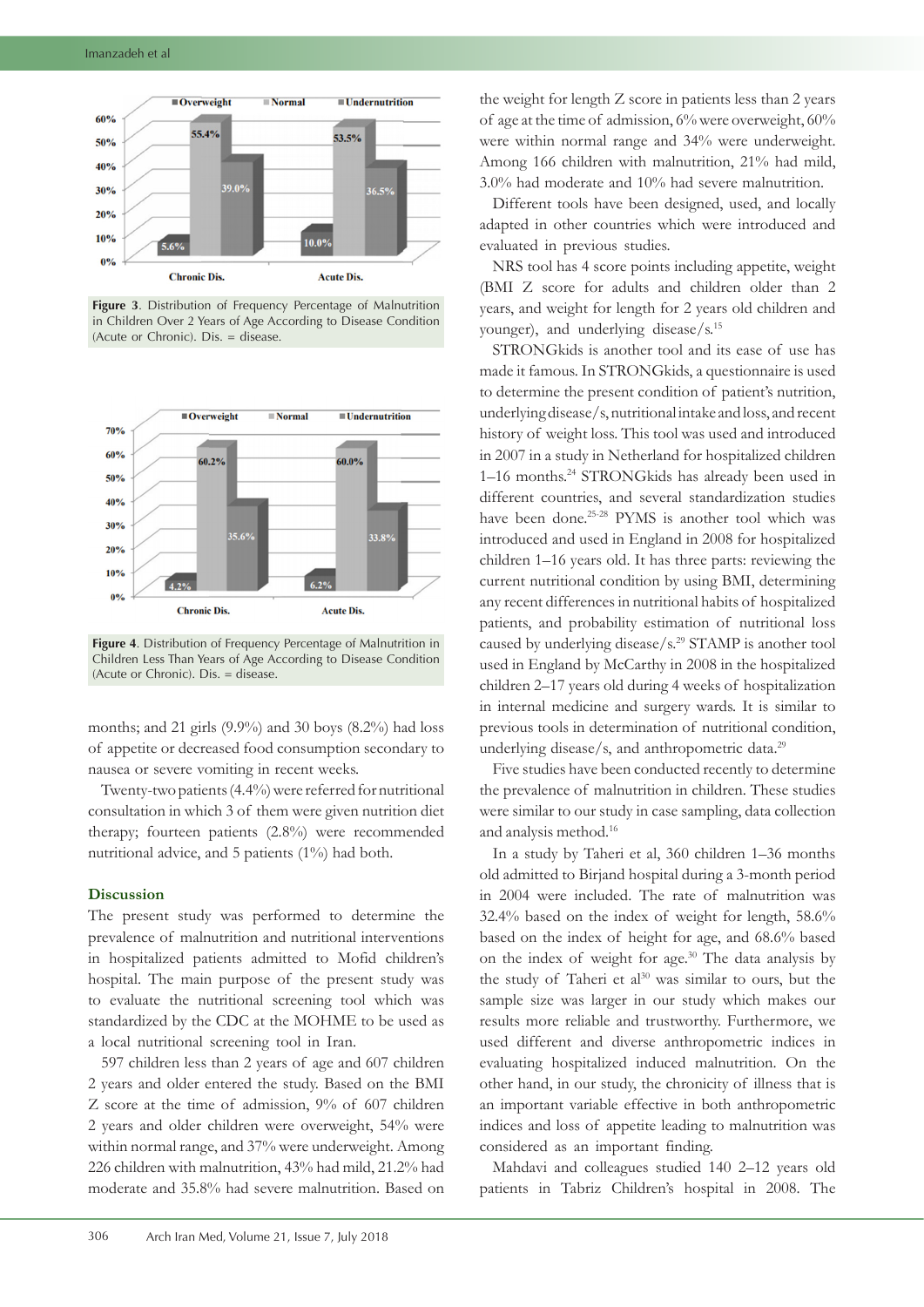prevalence of malnutrition was 32.2% based on the index of weight for length, 30.7% based on the index of height for age, 48.6% based on the index of weight for age, and 14.3% based on TSFT.<sup>16</sup> This index is absent in our research and seems to be a positive point in their study. The other variables were the same in both studies. The different results in determining prevalence are due to different sample sizes, different study groups, and also different duration of studies.

In 2001, Vahidi et aldivided 1120 children 6–24 months of age into 2 groups of inpatients and outpatients at Kerman Children's Hospital. The malnutrition prevalence was 76.6% according to Gomes index in the inpatient group and 60.5% in the outpatient group. However, the prevalence of malnutrition based on Waterlow index was 73.3% in inpatients and 57.5% in outpatients.<sup>31</sup> This research also was performed on outpatient cases and also the indices used were different from ours. Also, the age spectrum was limited to infants 6–24 months old and the chronicity of the underlying disease/s was not reviewed.

In a research by Ghaljaei et al,<sup>32</sup> 360 children 1-36 months of age in Zahedan hospital were evaluated during 6 months of hospitalization in 2006. The malnutrition prevalence was reported at 38.4% according to weight for length index, 60.1% according to height for age index, and 68.6% according to weight for age index.32 The result of this study, regardless of sample size and evaluation of acuity and chronicity of the disease, was similar to our study.16-19,30

In a study by Sayyari and colleagues, 322 patients aged 1 month and older admitted to Mofid children's hospital, were evaluated during 3 months hospitalization in 2006. They came to the conclusion that if the patients experience more than 2% weight loss during hospitalization, the rates of hospitalization duration, medical costs, and severe diseases and diarrhea will increase.<sup>19</sup> Although his study had a smaller sample size in comparison with ours, the hospital was the same. The positive point of this article was that they evaluated hospital-induced diarrhea that was not studied before. Also, the study of Sayyari et al<sup>19</sup> adapted the results according to the duration of hospitalization that makes the results more reliable and valuable.

Marginean et al evaluated 400 children admitted to French hospitals during a 1-month period in 2014. In this research, malnutrition prevalence was reported at 58% in the moderate risk group, and 24% in the high-risk group based on weight for length Z score.33 Berkley et al studied 8190 patients 12–59 months of age in a sub-Saharan African hospital during 1999–2002.5 Severe malnutrition prevalence in this study was 16% based on weight for height Z score, and 16% based on MUAC.<sup>5</sup> Kapci et al evaluated 511 children with the mean age of  $5.8 \pm 4.9$ 

years in Turkey, in 2015.<sup>4</sup> The prevalence of malnutrition in the acute illnesses group was 23.9%, in the chronic diseases group was 21.1%, and in the acute conditions superimposed on chronic diseases was 7.3%.<sup>4</sup> The main goal of the study of Kapci et al<sup>4</sup> was to evaluate the chronicity categories of different diseases and to compare them in different groups. The malnutrition conditions were obviously mostly in the acute illness group. But the relation between age and malnutrition was not studied in this report which seems to be an important variable according to previous studies.

Cao and colleagues evaluated 1,325 children older than 2 years admitted to Chinese hospitals in 2013. The malnutrition prevalence based on STRONGkids tool was 9.1% in the group at risk, 43.3% in the group of moderate risk and 47.6% in the high-risk group. They concluded that more hospitalization duration would increase the medical costs and weight loss in children.34 The positive point of this study was the calculation of medical costs other than anthropometric indices.

In a study by Munoz-Esparza et al, the effect of hospitalization duration on children nutritional condition was evaluated in 2014.<sup>35</sup> The children with an experience of hospitalization with a minimum duration of 24 hours were entered this study and were followed up to 19 years of age. The anthropometric indices (weight for age, height for age, weight for length, BMI, head circumference, triceps and subscapular skin fold thickness) were calculated at time of admission, at the seventh day of admission and at the time of discharge. 206 cases entered the study (40% infant, 25% pre-school children, 15% school children and 20% teenagers). The infants had a significant decrease in their weight for length index during hospitalization. The teenagers had a decrease in BMI. Also, prolonged hospitalization more than 10 days decreased the anthropometric indices. Among different groups, the infant group had more loss and damage.35

In comparison with our study, the study of Munoz-Esparza et al calculated the anthropometric indices at the time of admission and discharge. Also the effect of prolonged hospitalization on anthropometric indices was evaluated in this study.35

In conclusion, according to the results of our study, children admitted for different indications should be evaluated from the point of view of growth indices to prevent or treat undernutrition. Nutritional consultations and interventions are available in hospitals for children with malnutrition. The main purpose of malnutrition diagnosis is to follow patients to prevent disease progression.

There were some limitations in our study that should be considered in future studies:

1) In acute illnesses, appetite is mostly affected by the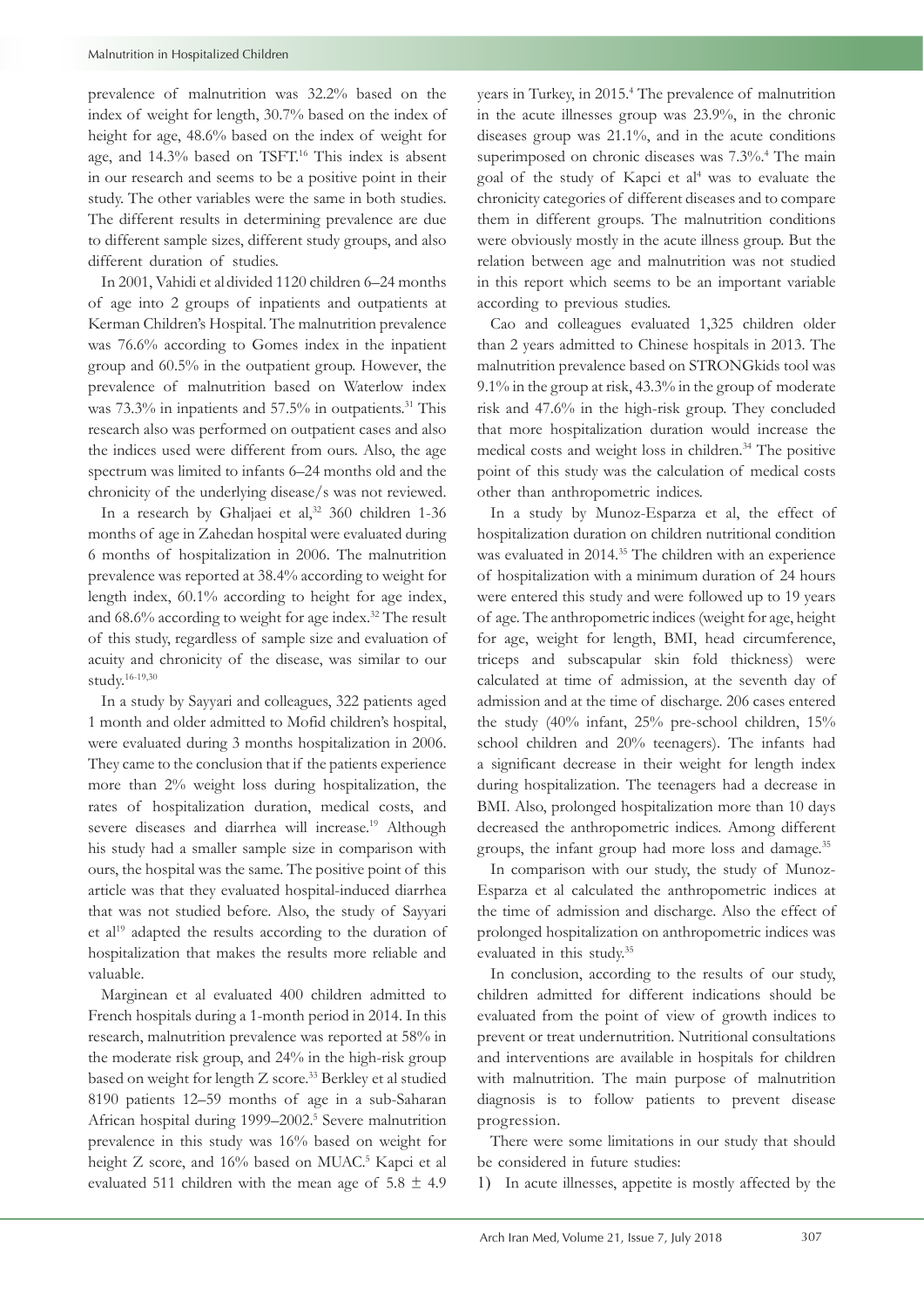condition and also medical treatments. As a result, nutritional interventions may be less acceptable by the children due to poor appetite.

- 2) Some patients, mostly in the acute illness group, did not take part in follow-up visits.
- 3) Some of the hospital wards did not cooperate well in filling the nutritional questionnaires or did not perform nutritional consultation for patients.

#### **Authors' Contribution**

FI: Study consultant, supervising manuscript preparation. BO: Study consultant, data gathering, nutritional consultation. KK: Study consultant, data gathering. ND and PR: Scientific advice in performing the study. AH: data collection, manuscript preparation. FAG: Methodologic and statistical consultant. MB: Nutritional consultation. EM: Data collection from medical files. MK, NF and BE: data collection. AAS: Study designer and chief advisor of the study. YA: International study consultant

### **Conflict of Interest Disclosures**

None.

#### **Ethical Statement**

This study was approved at the Clinical Research Development Center of Mofid Children's Hospital affiliated with Shahid Beheshti University of Medical Sciences, Tehran, Iran (Ethics code No. IR.SBMU.SM.REC.1394.211).

Acknowledgments

We are grateful to the head nurse of the Pediatric Gastroenterology ward at Mofid Children's Hospital, Ms. Elham Mousavinasab, and also Ms. Sayeh Hatefi, the Nutrition Expert who cooperated in data collection and also in sorting and categorizing data for SPSS analysis. The authors would like to acknowledge the generous contributions of Pediatric Gastroenterology, Hepatology and Nutrition Research Center and Clinical Research Development Center of Mofid Children's Hospital and also Research Institute for Children Health.

#### **References**

- 1. Pawellek I, Dokoupil K, Koletzko B. Prevalence of malnutrition in paediatric hospital patients. Clin Nutr. 2008;27(1):72-6. doi: 10.1016/j.clnu.2007.11.001.
- 2. Aurangzeb B, Whitten KE, Harrison B, Mitchell M, Kepreotes H, Sidler M, et al. Prevalence of malnutrition and risk of undernutrition in hospitalized children. Clin Nutr. 2012;31(1):35-40. doi: 10.1016/j.clnu.2011.08.011.
- Barker LA, Gout BS, Crowe TC. Hospital malnutrition: prevalence, identification and impact on patients and the healthcare system. Int J Environ Res Public Health. 2011;8(2):514-27. doi: 10.3390/ijerph8020514.
- 4. Kapci N, Akcam M, Koca T, Dereci S, Kapci M. The nutritional status of hospitalized children: Has this subject been overlooked? Turk J Gastroenterol. 2015;26(4):351-5. doi: 10.5152/tjg.2015.0013.
- 5. Berkley J, Mwangi I, Griffiths K, Ahmed I, Mithwani S, English M, et al. Assessment of severe malnutrition among hospitalized children in rural Kenya: comparison of weight for height and mid upper arm circumference. JAMA. 2005;294(5):591-7. doi: 10.1001/jama.294.5.591.
- 6. Shaughnessy EE, Kirkland LL. Malnutrition in Hospitalized Children: A Responsibility and Opportunity for Pediatric Hospitalists. Hosp Pediatr. 2016;6(1):37-41. doi: 10.1542/ hpeds.2015-0144.
- 7. Hulst J, Joosten K, Zimmermann L, Hop W, van Buuren S, Buller H, et al. Malnutrition in critically ill children: from admission to 6 months after discharge. Clin Nutr. 2004;23(2):223-32. doi:

10.1016/s0261-5614(03)00130-4.

- 8. Agostoni C, Axelson I, Colomb V, Goulet O, Koletzko B, Michaelsen KF, et al. The need for nutrition support teams in pediatric units: a commentary by the ESPGHAN committee on nutrition. J Pediatr Gastroenterol Nutr. 2005;41(1):8-11.
- 9. Secker DJ, Jeejeebhoy KN. How to perform Subjective Global Nutritional assessment in children. J Acad Nutr Diet. 2012;112(3):424-31.e6. doi: 10.1016/j.jada.2011.08.039.
- 10. Sissaoui S, De Luca A, Piloquet H, Guimber D, Colomb V, Peretti N, et al. Large scale nutritional status assessment in pediatric hospitals. ESPEN J. 2013;8(2):e68-72. doi: 10.1016/j. clnme.2013.02.002.
- 11. Joosten KF, Hulst JM. Malnutrition in pediatric hospital patients: current issues. Nutrition. 2011;27(2):133-7. doi: 10.1016/j. nut.2010.06.001.
- 12. Pacheco-Acosta JC, Gomez-Correa AC, Florez ID, Cortes JE, Velez D, Gomez J, et al. Incidence of nutrition deterioration in nonseriously ill hospitalized children younger than 5 years. Nutr Clin Pract. 2014;29(5):692-7. doi: 10.1177/0884533614533122.
- 13. Karagiozoglou-Lampoudi T, Daskalou E, Lampoudis D, Apostolou A, Agakidis C. Computer-based malnutrition risk calculation may enhance the ability to identify pediatric patients at malnutrition-related risk for unfavorable outcome. JPEN J Parenter Enteral Nutr. 2015;39(4):418-25. doi: 10.1177/0148607114529161.
- 14. Huysentruyt K, Vandenplas Y, De Schepper J. Screening and assessment tools for pediatric malnutrition. Curr Opin Clin Nutr Metab Care. 2016. doi: 10.1097/mco.0000000000000297.
- 15. Reilly HM, Martineau JK, Moran A, Kennedy H. Nutritional screening--evaluation and implementation of a simple Nutrition Risk Score. Clin Nutr. 1995;14(5):269-73.
- 16. Mahdavi AM, Ostadrahimi A, Safaiyan A. Nutritional status of children hospitalized in Tabriz Paediatric Hospital, Islamic Republic of Iran, 2008. East Mediterr Health J. 2011;17(1):36- 40.
- 17. Beheshti M, Imanzadeh F, Shahidi N. Evaluation of the nutritional status in children admitted to the neurology ward of mofid children's hospital. Iran J Child Neurol. 2010;3(4):51-7. doi: 10.22037/ijcn.v3i4.1538.
- 18. Sharifzadeh G, Mehrjoofard H, Raghebi S. Prevalence of Malnutrition in under 6-year Olds in South Khorasan, Iran. Iran J Pediatr. 2010;20(4):435-41.
- 19. Sayyari AA, Imanzadeh F, Moradi M, Javaherizadeh H, Shamshiri AR. Evaluation of nutritional status in children hospitalized in Mofid Children's Hospital, Tehran, Iran. Prz Gastroenterol. 2013;8(2):120-5. doi: 10.5114/pg.2013.34837.
- 20. Hosseini Nasab M, Gholampour Z, Imani B, Norouzy A. Prevalence of malnutrition risk based on three nutritional risk scores in hospitalized iranian children. Int Res J Appl Basic Sci. 2016;10(4):438-443.
- 21. Vanessa S, Helen M. Nutritional assessment, dietary requirements, feed supplementation. In: Vanessa S, ed. Clinical Pediatric Dietetic. 4th ed. Oxford: Wiley Blackwell; 2015: 6-17.
- 22. Anthropometry Procedures Manual Available from: http://www. cdc.gov/nchs/data/nhanes/nhanes\_09\_10/bodymeasures\_09. pdf. Accessed August 2014.
- 23. Laillou A, Prak S, de Groot R, Whitney S, Conkle J, Horton L, et al. Optimal screening of children with acute malnutrition requires a change in current WHO guidelines as MUAC and WHZ identify different patient groups. PLoS One. 2014;9(7):e101159. doi: 10.1371/journal.pone.0101159.
- 24. Joosten K, Meyer R. Nutritional screening and guidelines for managing the child with faltering growth. Eur J Clin Nutr. 2010;64 Suppl 1:S22-4. doi: 10.1038/ejcn.2010.44.
- 25. Ling RE, Hedges V, Sullivan PB. Nutritional risk in hospitalised children: An assessment of two instruments. E Spen Eur E J Clin Nutr Metab. 2011;6(3):e153-7. doi: 10.1016/j. eclnm.2011.01.007.
- 26. Moeeni V, Day AS. Nutritional risk screening tools in hospitalised